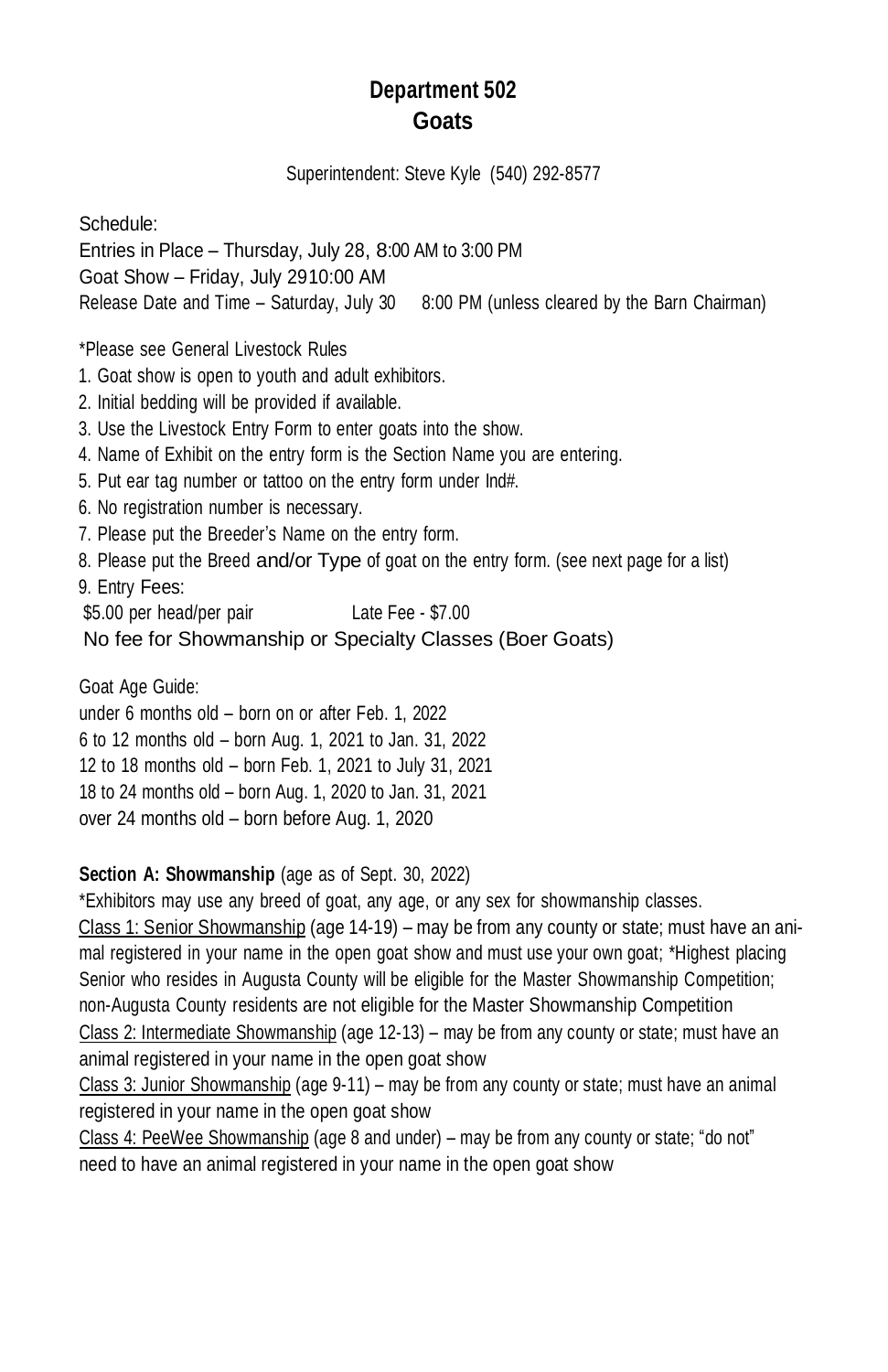### **Breeds and/or Types of Goats:**

- a. Boer Goats
- b. Bred and Owned (Boer Goats)
- c. Miniature Goats
- d. Dairy Goats
- e. Fiber Goats
- f. Other Meat Goats

### **Entries:**

#### \*Individual entries – Limit 2 per class \*Pairs – Limit 1 per class \* Specialty Classes – Limit 1 per class

#### **Classes:**

Class 1: Doe Kids – under 6 months Class 2: Doe Kids – 6 to 12 months Class 3: Does – 12 to 18 months Class 4: Does – 18 to 24 months

Class 5: Does – over 24 months

#### **Grand Champion Doe**

#### **Reserve Champion Doe**

Class 6: Pair of Doe Kids – under 6 months Class 7: Pair of Doe Kids – 6 to 12 months Class 8: Pair of Does – 12 to 18 months Class 9: Pair of Does – 18 to 24 months

Class 10: Pair of Does – over 24 months

Class 11: Buck Kids – under 6 months

Class 12: Buck Kids – 6 to 12 months

Class 13: Bucks – 12 to 18 months

Class 14: Bucks – 18 to 24 months

Class 15: Bucks – over 24 months

### **Grand Champion Buck**

### **Reserve Champion Buck**

Class 16: Pair of Buck Kids – under 6 months

Class 17: Pair of Buck Kids – 6 to 12 months

Class 18: Pair of Bucks – 12 to 18 months

Class 19: Pair of Bucks – 18 to 24 months

Class 20: Pair of Bucks – over 24 months

Class 21: Wethers – under 6 months

Class 22: Wethers – 6 to 12 months

# **Grand Champion Wether**

## **Reserve Champion Wether**

Class 33: Pair of Wethers – under 6 months

Class 34: Pair of Wethers – 6 to 12 months

## **Section B: Boer Goats**

\*Fullblood, Purebred, or Percentage 75% or higher Boer Goats

\*See previous page for classes

#### **Section C: Bred and Owned (Boer Goats)**

\*Fullblood, Purebred, or Percentage 75% or higher Boer Goat

\*Must own the dam of the goats in this section at the time of breeding

\*See previous page for classes